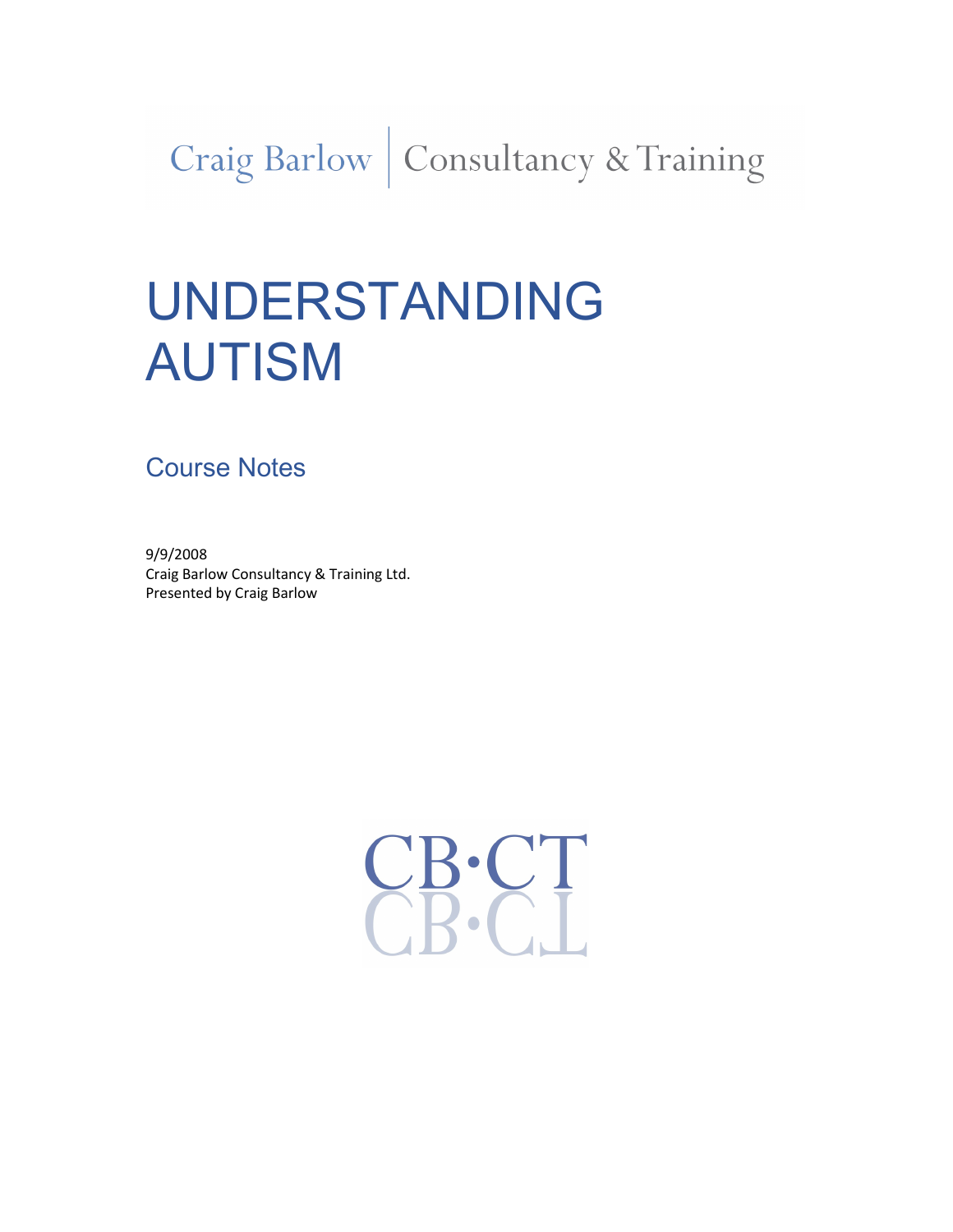# UNDERSTANDING AUTISM

# A Brief History

Working in the USA, Leo Kanner recognized that a number of children referred to his clinic had in common and unusual pattern of behaviour, which he named early infantile autism. In 1943. He gave detailed descriptions of the children's behaviour. The selected certain features as crucial for diagnosis .These were profound lack of effective (emotional) and contact with other people; inattentive insistence on sameness in their self-chosen, often bizarre and elaborate repetitive routines; muteness or mild abnormality of speech; ventilation with and dexterity in manipulating objects; high levels of Visio-spatial skills or rote memory, in contrast to learning difficulties in other areas; unattractive, alert, intelligent appearance.

\_\_\_\_\_\_\_\_\_\_\_\_\_\_\_\_\_\_\_\_\_\_\_\_\_\_\_\_\_\_\_\_\_\_\_\_\_\_\_\_\_\_\_\_\_\_\_\_\_\_

He later suggested that the first two of these features were sufficient for diagnosis. He also emphasised that the condition was present from birth or within the first 30 months of life. Kanner believed his syndrome was unique and separate from other childhood conditions. Interest in cannas work grew slowly at first and then more rapidly and is now the focus of research in many countries.

In 1944, Hans Asperger, in Austria, published his paper on a group of children and adolescents with another pattern of behaviour. The features that he selected as importance were naive, inappropriate, social approaches to others; intents circumscribed interest, in particular subjects such as railway timetables; good grammar and vocabulary, but monotonous speech used from monologues, not a two-way conversation; or motor coordination; the level of ability in the borderline, average or superior range, but often with specific learning difficulties in one or two subjects; a marked lack of common sense.

Although the problems, presents a very early. Parents are often unaware of them until their child is over three years old. Asperger believed that his syndrome was different from Kanner's autism, though he acknowledged many similarities.

Due largely to the Second World War. There was a long delay before, his work was published in the English literature. That's, it is only in the last 20 years, that Asperger's Syndrome has become well-known outside continental Europe.

In 1962, the first voluntary associations to be formed anywhere in the world the parents and professional workers concerned with autism was set up in the UK and the USA. Although originally the focus was on Kanner's autism, it seemed became clear that there were many children, who did not precisely fits in his descriptions, but who had similar problems and needed similar kinds of help. As a result of the efforts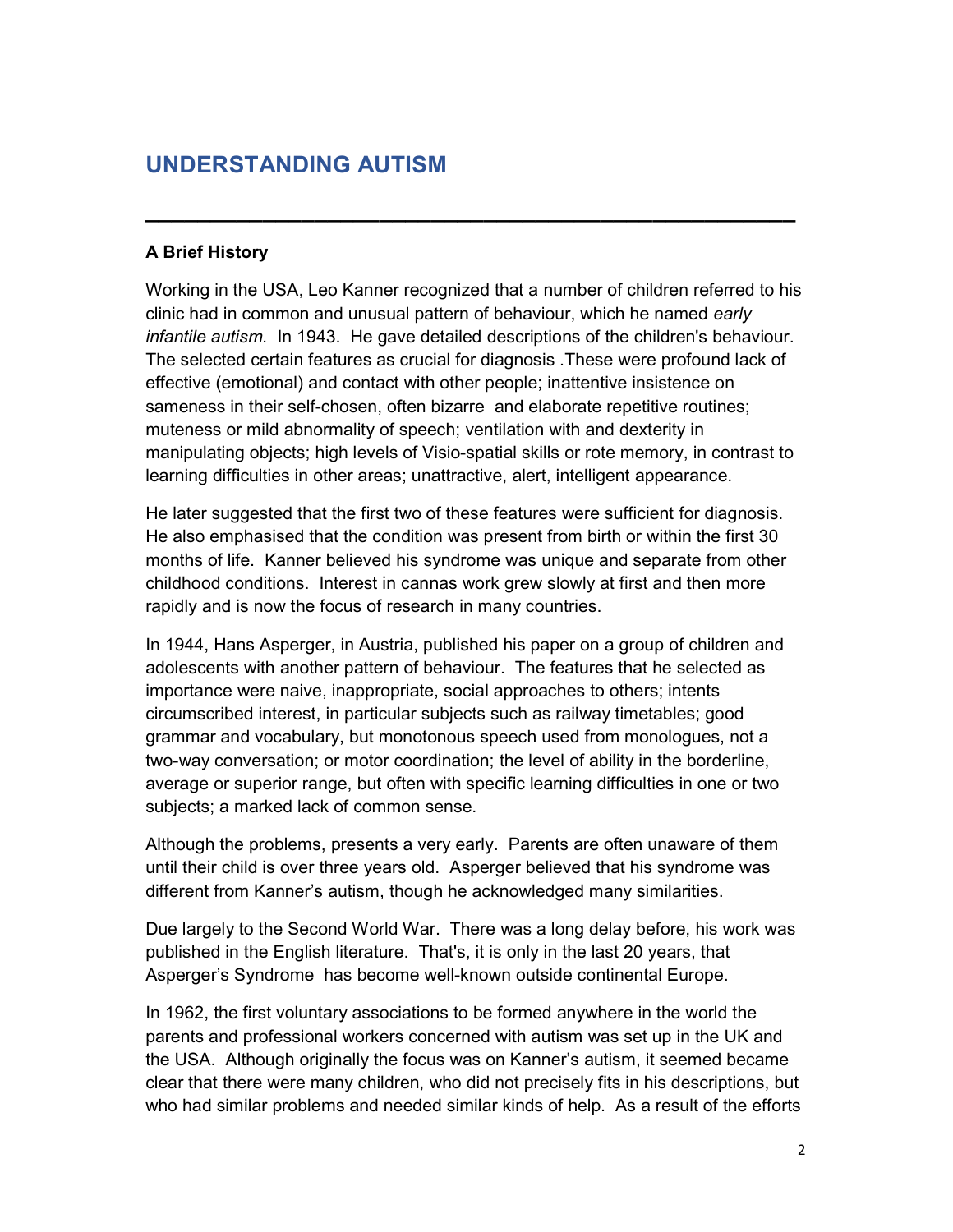of such societies, with the help of publicity through the media, the existence of autistic conditions have become much better known to the general public and people with autistic disorders and appeared in fictional stories such as the film Rain Man and The Curious Incident Of The Dog In The Night-Time.

In the 1970s, Judith Gould and Lorna Wing examined all children under the age of 15. In one area of London, who had any kind of physical or learning disability or abnormality of behaviour, however mild or severe. They identified a group with typical Kanner's autism, but found more that had many features of autistic behaviour and who did not precisely fit his criteria. There were a few who had the pattern described by Asperger, whose work was not familiar to the research is.Gould and Wing have pointed out that in if they had included children in mainstream schools, they certainly would have found is more with Asperger's syndrome.

There have been many changes in ideas on the nature of autistic conditions over the years. Towards the end of the 19th century, the possibility of insanity occurring in children was suggested by the psychiatrist Henry Maudsley. This word has no precise meaning, that tends to be used as a general label the behaviour that is bizarre and strange. Disorders that are now considered to be in the autistic spectrum fitted this description, and were classified as childhood psychoses.

In the first decades of the 20th century, the theories of the psychoanalysts effectively attitudes of professionals and the public at large. After Kanner published he is work on early infantile autism , many believed that autism was an emotional, not a physical disorder, and that the way the parents had brought up their children had caused all of the problems. The effect was disastrous. It exacerbated the parents distressed at having a child with behaviour that they could not understand and make them feel guilty and damaged any confidence they may have had in their ability to help their child.

It was not until the 1960s that fresh ideas on the nature of autistic disorders began to emerge. Research into normal child development and language disorders as well as work on Kanner's autism especially that by Michael Rutter and his colleagues, produced major changes. This work shows that the behaviour of children with autism makes sense if viewed as a cue to disorders of aspects of development, starting from birth or the early years of childhood. Growing knowledge of the way the brain functions and the things that can go wrong, has made it clear that the cause is physical, and nothing to do with the parents of child rearing methods. Few people now blame parents, but traces of old ideas still linger among some professionals and some laypeople, still causing much distress for the parents who meet these attitudes.

Some child psychiatrists considered the autistic disorders were forms of childhood schizophrenia. However, a series of studies by Israel Kolvin and his colleagues in the 1970s demonstrated the differences between autism and the very rare condition of schizophrenia, occurring in childhood. In the 1970s and 80s, the idea that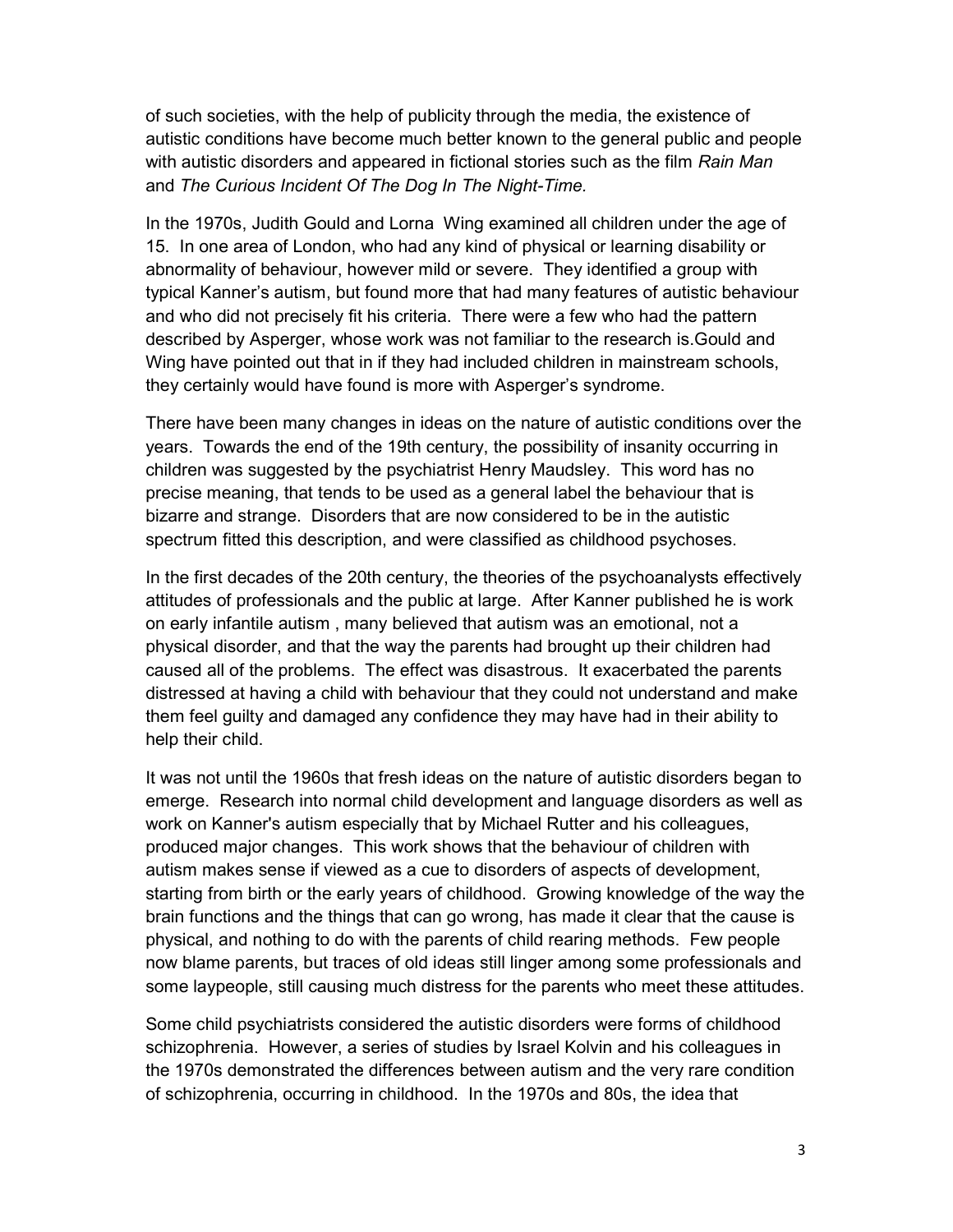Kanner's autism was part of a wider spectrum of autistic disorders began to be seriously considered.

The changes in ideas about autistic disorders can be seen in the history of the two international systems of classification of psychiatric and behavioural disorders. These are the international Statistical Classification Of Diseases And Related Health Problems (ICD) published by the World Health Organisation and the Diagnostic Statistics Manual (DSM) of the American Psychiatric Association. The first editions of the ICT did not include autism at all. The eighth in 1967, edition mentioned only infantile autism is a former schizophrenia in the ninth 1977 included it under the heading of childhood psychoses. The 10th and current edition of the ICD as the fourth and current edition of the DSM. Take the modern view that there is a spectrum of autistic conditions and that they are disorders of development, not psychoses. The name used in both classification systems is *pervasive* developmental disorders. Most parents in the UK do not like this term and find it confusing. They prefer Autistic Spectrum Disorders and this will be the term used during this course.

# What Is Autism?

The following notes have been adapted from "What is Autism?" and "What is Asperger Syndrome" National Autistic Society 2008

Autism is a lifelong developmental disability. It is part of the autism spectrum and is sometimes referred to as an autism spectrum disorder, or an ASD. The word 'spectrum' is used because, while all people with autism share three main areas of difficulty, their condition will affect them in very different ways. Some are able to live relatively 'everyday' lives; others will require a lifetime of specialist support.

The three main areas of difficulty which all people with autism share are sometimes known as the 'triad of impairments'. They are:

- difficulty with social communication
- difficulty with social interaction
- difficulty with social imagination.

These are described in more detail below.

It can be hard to create awareness of autism as people with the condition do not 'look' disabled: parents of children with autism often say that other people simply think their child is naughty; while adults find that they are misunderstood.

All people with autism can benefit from a timely diagnosis and access to appropriate services and support.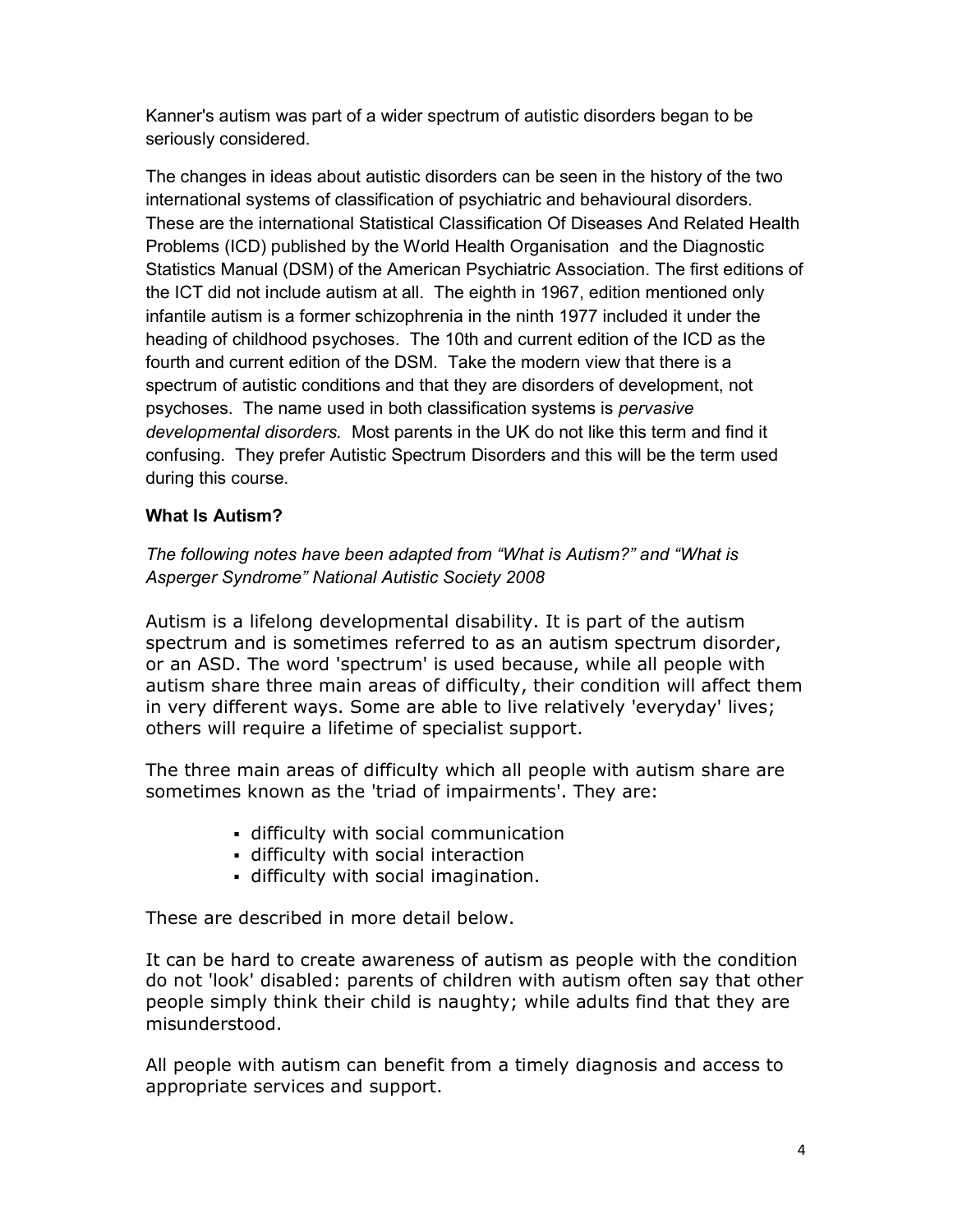# The What are the characteristics of autism?

The characteristics of autism vary from one person to another but are generally divided into three main groups.

# Difficulty with social communication

People with autism have difficulties with both verbal and non-verbal language. Many have a very literal understanding of language, and think people always mean exactly what they say. They can find it difficult to use or understand:

- facial expressions or tone of voice
- jokes and sarcasm

 common phrases and sayings; an example might be the phrase 'It's cool', which people often say when they think that something is good, but strictly speaking, means that it's a bit cold.

Some people with autism may not speak, or have fairly limited speech. They will usually understand what other people say to them, but prefer to use alternative means of communication themselves, such as sign language or visual symbols.

Others will have good language skills, but they may still find it hard to understand the give-and-take nature of conversations, perhaps repeating what the other person has just said (this is known as echolalia) or talking at length about their own interests.

# It helps if other people speak in a clear, consistent way and give people with autism time to process what has been said to them.

# Difficulty with social interaction

People with autism often have difficulty recognising or understanding other people's emotions and feelings, and expressing their own, which can make it more difficult for them to fit in socially. They may:

> not understand the unwritten social rules which most of us pick up without thinking: they may stand too close to another person for example, or start an inappropriate subject of conversation

 appear to be insensitive because they have not recognised how someone else is feeling

 prefer to spend time alone rather than seeking out the company of other people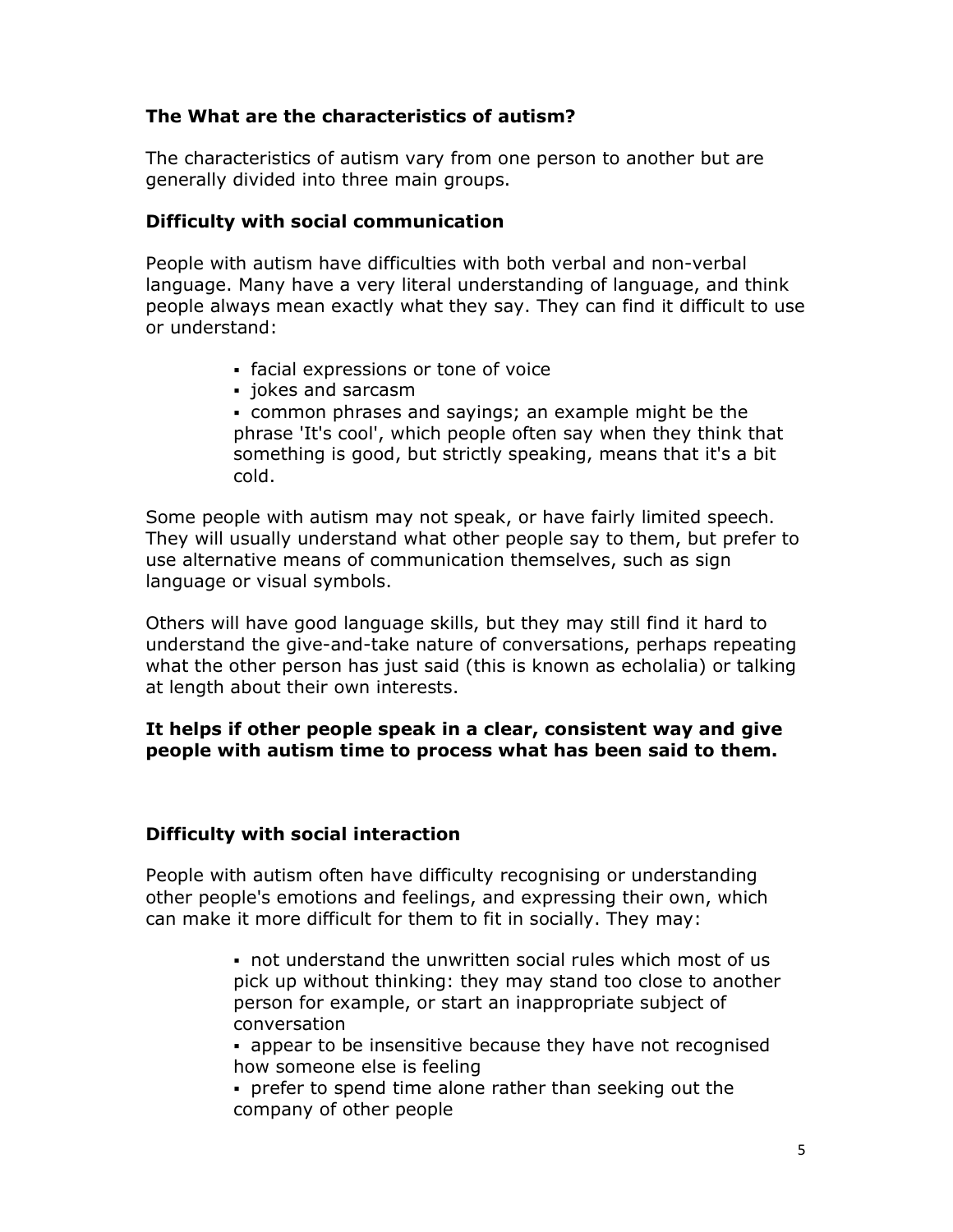- not seek comfort from other people
- appear to behave 'strangely' or inappropriately, as it is not always easy for them to express feelings, emotions or needs.

Difficulties with social interaction can mean that people with autism find it hard to form friendships: some may want to interact with other people and make friends, but may be unsure how to go about this.

# Difficulty with social imagination

Social imagination allows us to understand and predict other people's behaviour, make sense of abstract ideas, and to imagine situations outside our immediate daily routine. Difficulties with social imagination mean that people with autism find it hard to:

- understand and interpret other people's thoughts, feelings and actions
- predict what will happen next, or what could happen next
- understand the concept of danger, for example that running on to a busy road poses a threat to them

 engage in imaginative play and activities: children with autism may enjoy some imaginative play but prefer to act out the same scenes each time

- prepare for change and plan for the future
- cope in new or unfamiliar situations.

Difficulties with social imagination should not be confused with a lack of imagination. Many people with autism are very creative and may be, for example, accomplished artists, musicians or writers.

# Other related characteristics

# Love of routines

The world can seem a very unpredictable and confusing place to people with autism, who often prefer to have a fixed daily routine so that they know what is going to happen every day. This routine can extend to always wanting to travel the same way to and from school or work, or eat exactly the same food for breakfast.

Rules can also be important: it may be difficult for a person with autism to take a different approach to something once they have been taught the 'right' way to do it. People with autism may not be comfortable with the idea of change, but can cope well if they are prepared for it in advance.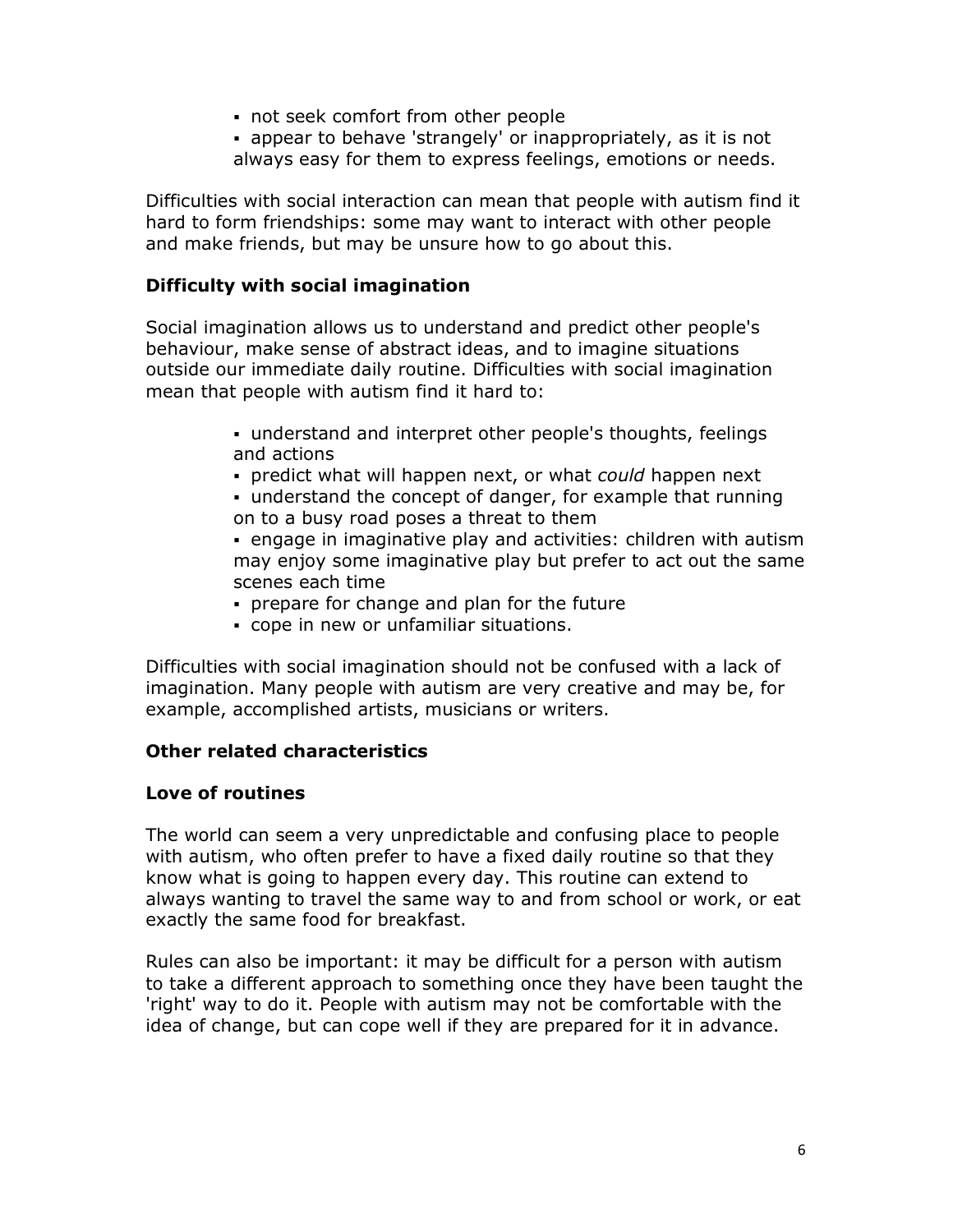# Sensory sensitivity

People with autism may experience some form of sensory sensitivity. This can occur in one or more of the five senses - sight, sound, smell, touch and taste. A person's senses are either intensified (hypersensitive) or under-sensitive (hypo-sensitive).

For example, a person with autism may find certain background sounds, which other people ignore or block out, unbearably loud or distracting. This can cause anxiety or even physical pain.

People who are hypo-sensitive may not feel pain or extremes of temperature. Some may rock, spin or flap their hands to stimulate sensation, to help with balance and posture or to deal with stress.

People with sensory sensitivity may also find it harder to use their body awareness system. This system tells us where our bodies are, so for those with reduced body awareness, it can be harder to navigate rooms avoiding obstructions, stand at an appropriate distance from other people and carry out 'fine motor' tasks such as tying shoelaces.

# Special interests

Many people with autism have intense special interests, often from a fairly young age. These can change over time or be lifelong, and can be anything from art or music, to trains or computers.

A special interest may sometimes be unusual.

# Learning disabilities

People with autism may have learning disabilities, which can affect all aspects of someone's life, from studying in school, to learning how to wash themselves or make a meal. As with autism, people can have different 'degrees' of learning disability, so some will be able to live fairly independently - although they may need a degree of support to achieve this - while others may require lifelong, specialist support. However, all people with autism can, and do, learn and develop with the right sort of support.

Other conditions are sometimes associated with autism. These may include attention deficit hyperactivity disorder (ADHD), or learning difficulties such as dyslexia and dyspraxia.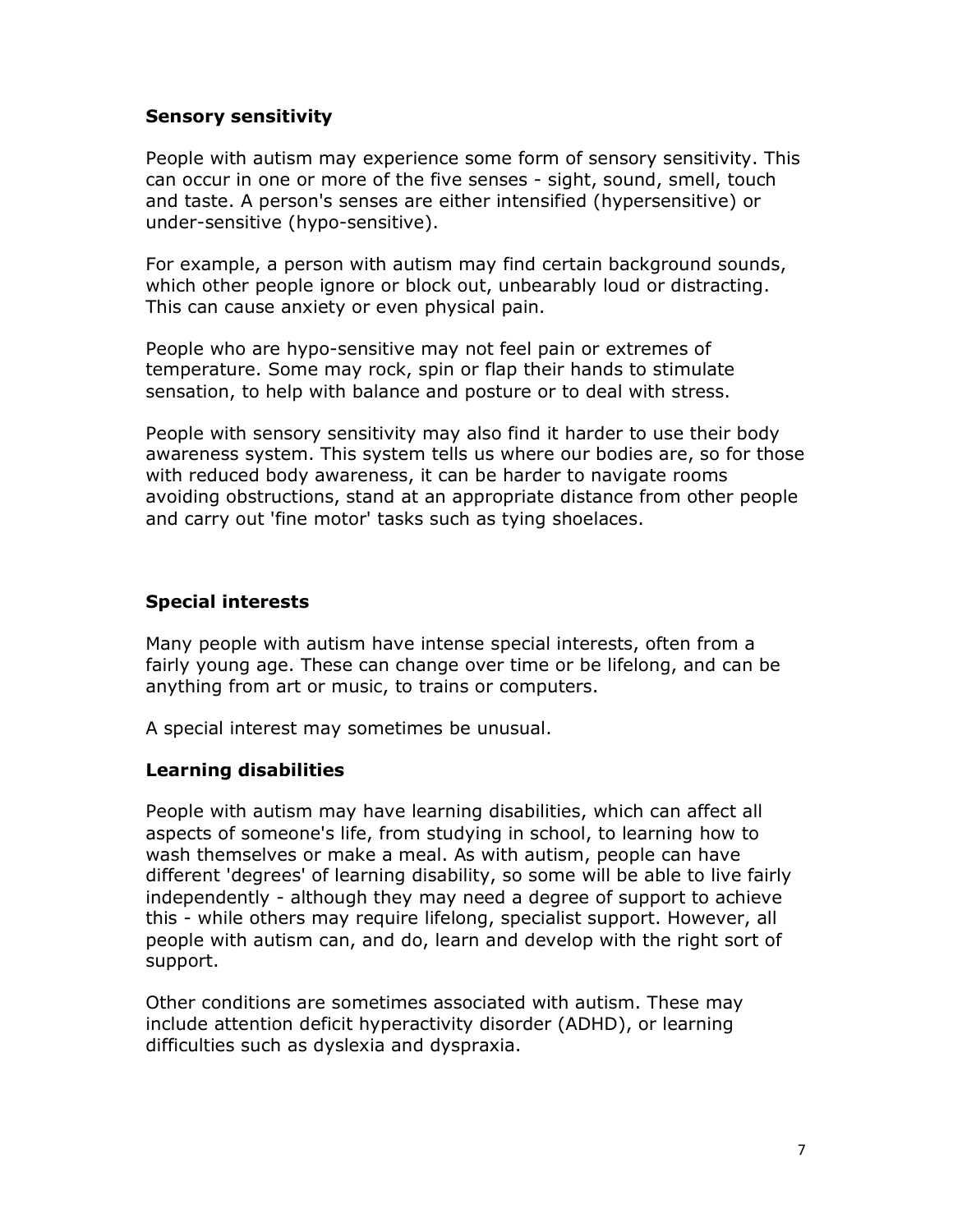# Who is affected by autism?

Autism is much more common than most people think. There are over half a million people in the UK with autism - that's around 1 in 100 people.

People from all nationalities and cultural, religious and social backgrounds can have autism, although it appears to affect more men than women. It is a lifelong condition: children with autism grow up to become adults with autism.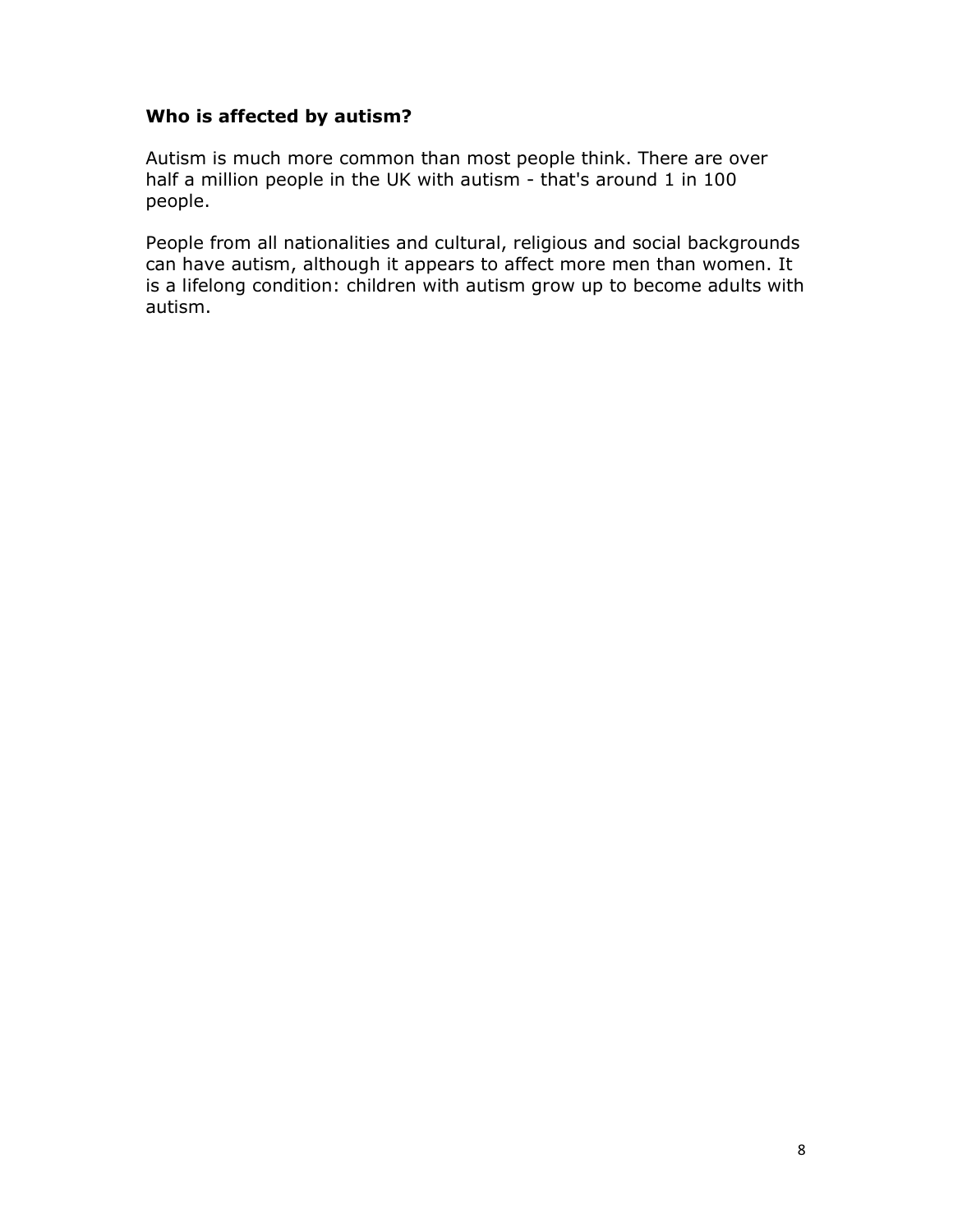# What is Asperger syndrome?

Asperger syndrome is a form of autism, which is a lifelong disability that affects how a person makes sense of the world, processes information and relates to other people. Autism is often described as a 'spectrum disorder' because the condition affects people in many different ways and to varying degrees.

Asperger syndrome is mostly a 'hidden disability'. This means that you can't tell that someone has the condition from their outward appearance. As in autism in general, people with the condition have difficulties in three main areas. They are:

- social communication
- social interaction
- social imagination.

While there are similarities with autism, people with Asperger syndrome have fewer problems with speaking and are often of average, or above average, intelligence. They do not usually have the accompanying learning disabilities associated with autism, but they may have specific learning difficulties. These may include dyslexia and dyspraxia or other conditions such as attention deficit hyperactivity disorder (ADHD) and epilepsy.

With the right support and encouragement, people with Asperger syndrome can lead full and independent lives.

#### What are the characteristics of Asperger syndrome?

The characteristics of Asperger syndrome vary from one person to another but are generally divided into three main groups.

#### Difficulty with social communication

People with Asperger syndrome sometimes find it difficult to express themselves emotionally and socially. For example, they may:

- have difficulty understanding gestures, facial expressions or tone of voice
- have difficulty knowing when to start or end a conversation and choosing topics to talk about
- use complex words and phrases but may not fully understand what they mean
- be very literal in what they say and can have difficulty understanding jokes, metaphor and sarcasm. For example, a person with Asperger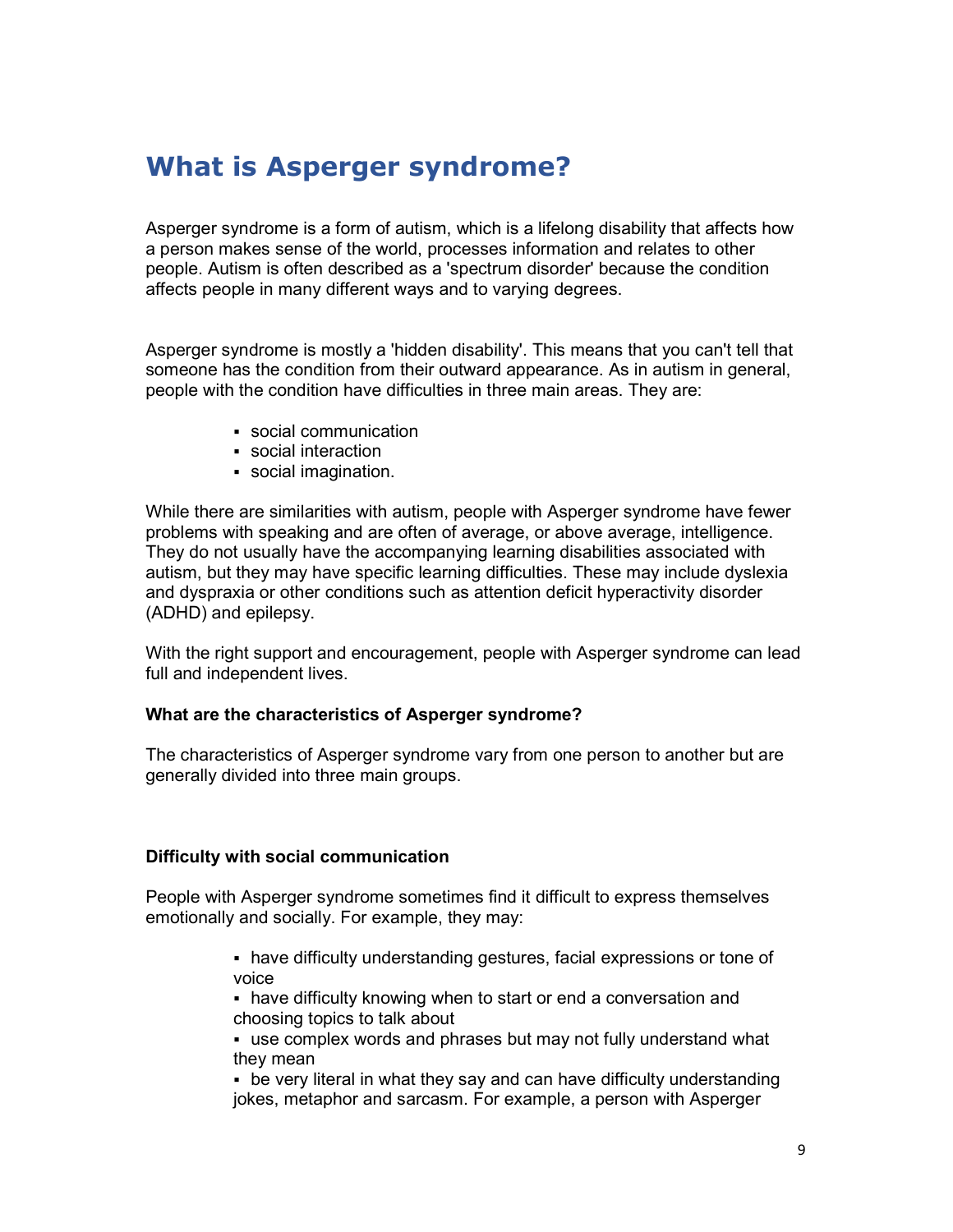syndrome may be confused by the phrase 'That's cool' when people use it to say something is good.

In order to help a person with Asperger syndrome understand you, keep your sentences short - be clear and concise.

#### Difficulty with social interaction

"I have difficulty picking up social cues, and difficulty in knowing what to do when I get things wrong."

Many people with Asperger syndrome want to be sociable but have difficulty with initiating and sustaining social relationships, which can make them very anxious. People with the condition may:

- struggle to make and maintain friendships
- not understand the unwritten 'social rules' that most of us pick up without thinking. For example, they may stand too close to another person, or start an inappropriate topic of conversation
- find other people unpredictable and confusing
- become withdrawn and seem uninterested in other people, appearing almost aloof
- behave in what may seem an inappropriate manner.

#### Difficulty with social imagination

"We have trouble working out what other people know. We have more difficulty guessing what other people are thinking."

People with Asperger syndrome can be imaginative in the conventional use of the word. For example, many are accomplished writers, artists and musicians. But people with Asperger syndrome can have difficulty with social imagination. This can include:

> • imagining alternative outcomes to situations and finding it hard to predict what will happen next

 understanding or interpreting other peoples thoughts, feelings or actions. The subtle messages that are put across by facial expression and body language are often missed

• having a limited range of imaginative activities, which can be pursued rigidly and repetitively eg lining up toys or collecting and organising things related to his or her interest.

Some children with Asperger syndrome may find it difficult to play 'let's pretend' games or prefer subjects rooted in logic and systems, such as mathematics.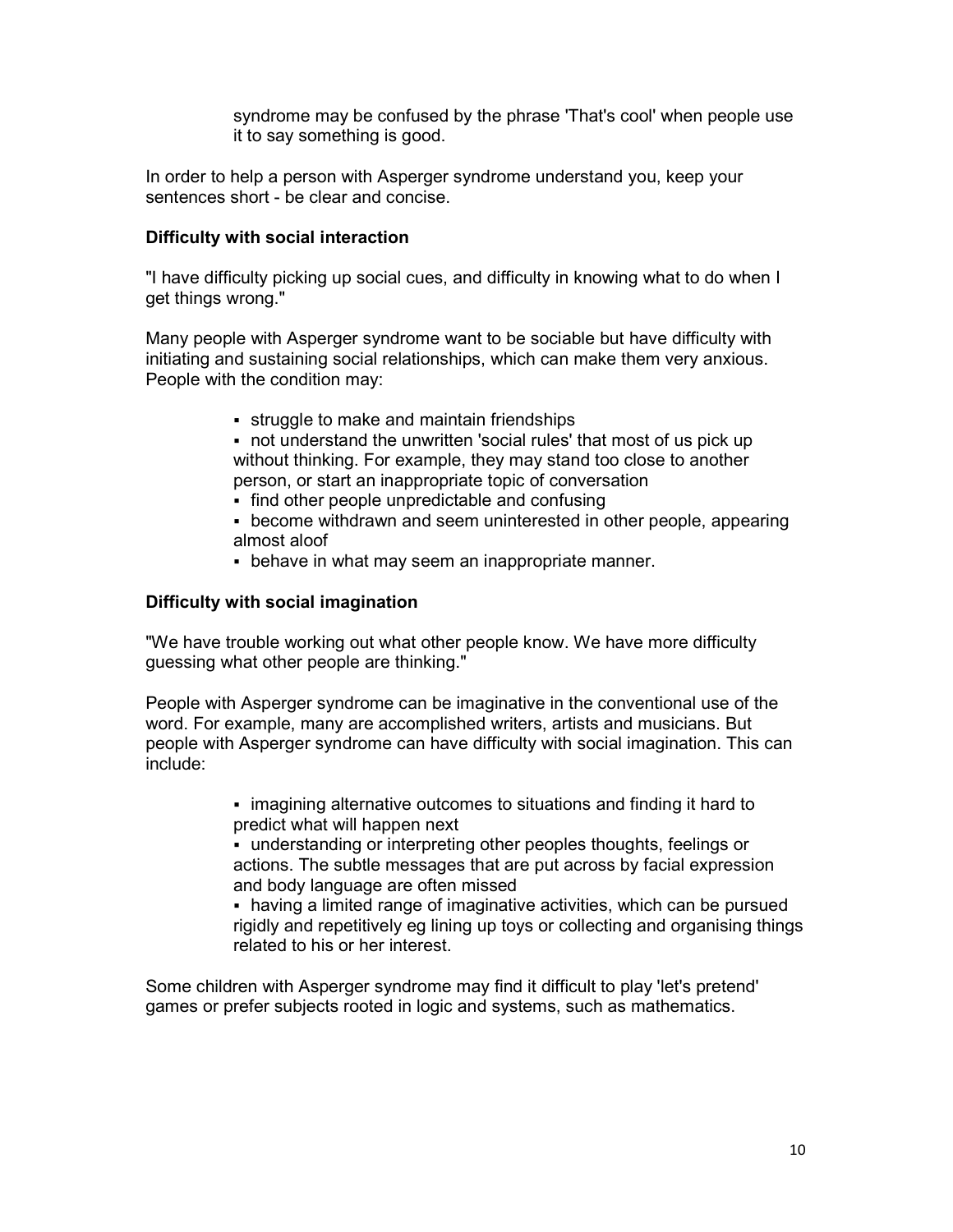### Other related characteristics

#### Love of routines

To try and make the world less confusing, people with Asperger syndrome may have rules and rituals (ways of doing things) which they insist upon. Young children, for example, may insist on always walking the same way to school. In class, they may get upset if there is a sudden change to the timetable. People with Asperger syndrome often prefer to order their day to a set pattern. For example, if they work set hours, an unexpected delay to their journey to or from work can make them anxious or upset.

#### Special interests

People with Asperger syndrome may develop an intense, sometimes obsessive, interest in a hobby or collecting. Sometimes these interests are lifelong; in other cases, one interest is replaced by an unconnected interest. For example, a person with Asperger syndrome may focus on learning all there is to know about trains or computers. Some are exceptionally knowledgeable in their chosen field of interest. With encouragement, interests and skills can be developed so that people with Asperger syndrome can study or work in their favourite subjects.

#### Sensory difficulties

People with Asperger syndrome may have sensory difficulties. These can occur in one or all of the senses (sight, sound, smell, touch, or taste). The degree of difficulty varies from one individual to another. Most commonly, an individual's senses are either intensified (over-sensitive) or underdeveloped (under-sensitive). For example, bright lights, loud noises, overpowering smells, particular food textures and the feeling of certain materials can be a cause of anxiety and pain for people with Asperger syndrome.

People with sensory sensitivity may also find it harder to use their body awareness system. This system tells us where our bodies are, so for those with reduced body awareness, it can be harder to navigate rooms avoiding obstructions, stand at an appropriate distance from other people and carry out 'fine motor' tasks such as tying shoelaces. Some people with Asperger syndrome may rock or spin to help with balance and posture or to help them deal with stress.

#### Who is affected by Asperger syndrome?

There are over half a milion people in the UK with an autism spectrum disorder that's around 1 in 100. People with Asperger syndrome come from all nationalities, cultures, social backgrounds and religions. However, the condition appears to be more common in males than females; the reason for this is unknown.

# What causes Asperger syndrome?

The exact cause of Asperger syndrome is still being investigated. However, research suggests that a combination of factors - genetic and environmental - may account for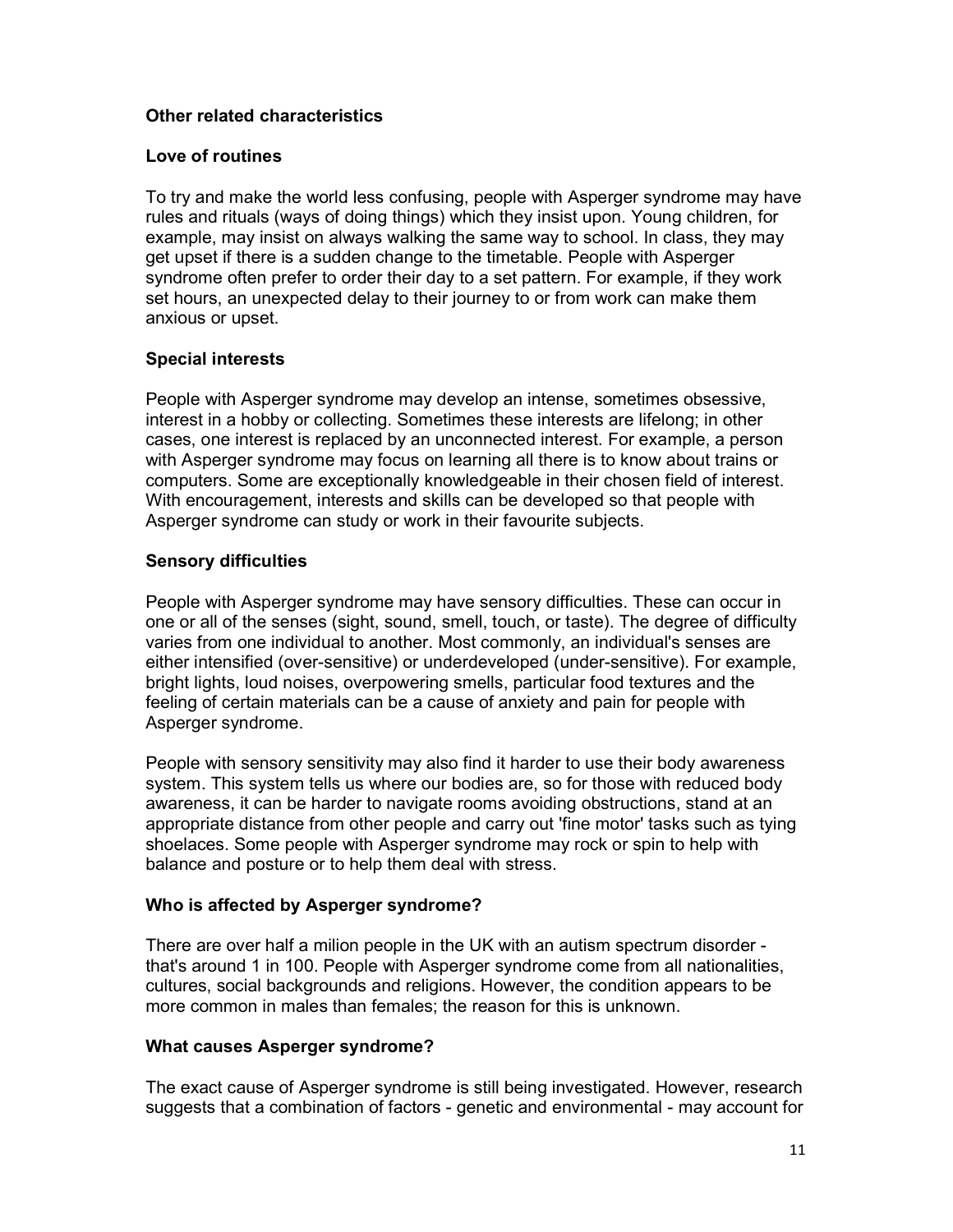changes in brain development.

Asperger syndrome is not caused by a person's upbringing, their social circumstances and is not the fault of the individual with the condition.

#### Some Facts and Figures

Incidence: the incidence for autism is approximately 4-10 per 10 000, for Asperger's incidence is approximately 20-25 per 10,000.

Sex ratio: show of males to females with autism is approximately 4:1, for Asperger's approximately 9:1.

IQ: 75% individuals with autism have learning disabilities. By definition those with Asperger's syndrome have IQ in the normal range. However, individuals with learning disabilities, who exhibit traits of Asperger's Syndrome which makes the strict application of the definition somewhat problematic.

Language development: autistic individuals are likely to have language impairments. Individuals with Asperger's syndrome, although they may show peculiarities in the use of language, usually develop grammatical speech by the age of five years.

The difficulties associated with autism greatest in the autistic child, specifically before the age of five. Autistic children learn to adapt and compensate their difficulties. Autistic people will continue to experience difficulties, particularly in terms of social adjustment, and also over issues of repetitive behaviour and changes to routine etc. A number of individuals, particularly those with severe learning disabilities, will display behaviour problems such as self injury and aggression. Although autism per se does cause these problems behavioural problems may also reflect the difficulty that such people have in coping with demands, a communication deficits, and the inability to comprehend behaviour, thoughts and feelings and expectations of those around, as well as their own thoughts and feelings.

Autistic individuals are particularly vulnerable to emotional problems such as anxiety and depression.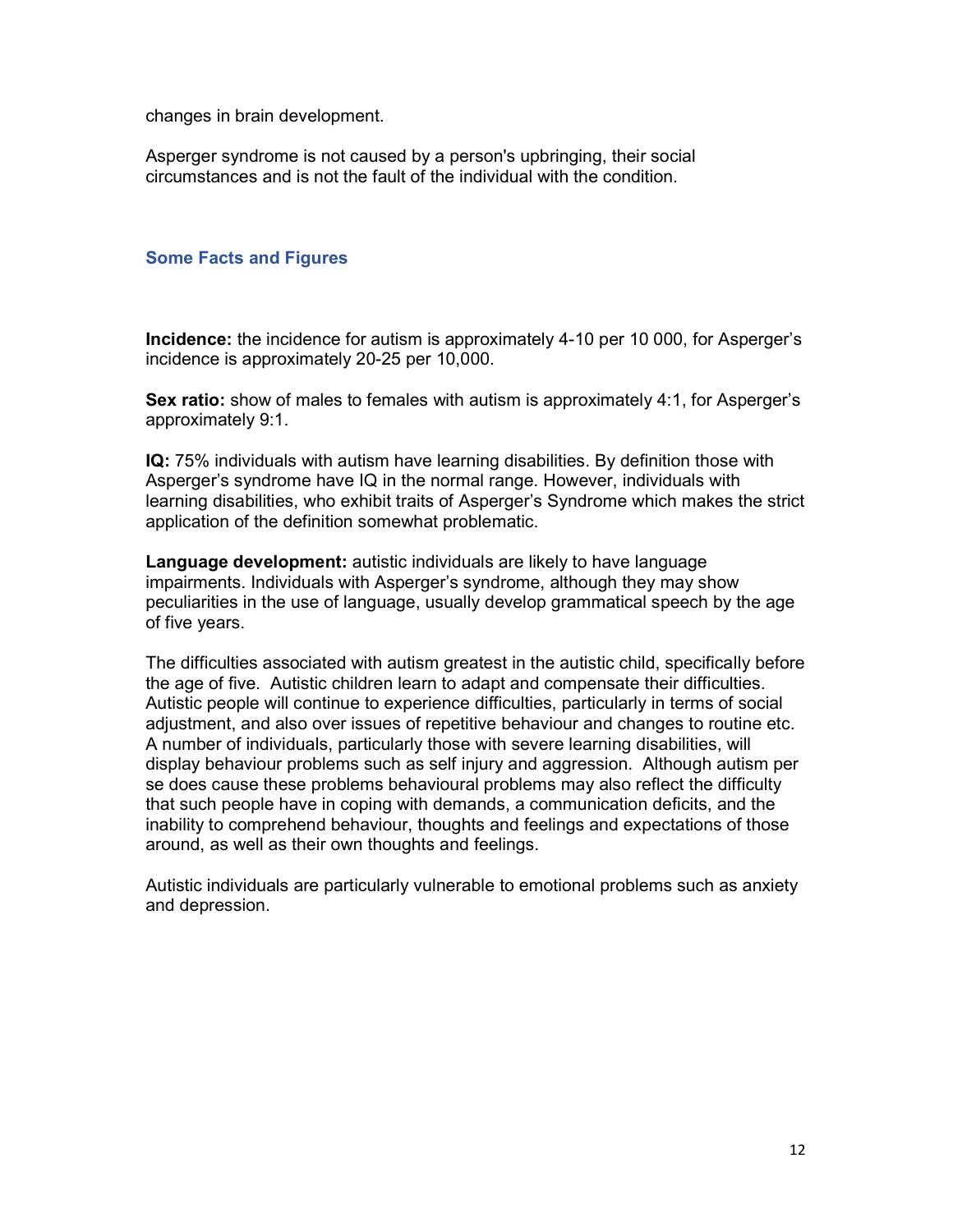# KEY CONCEPTS

Theory Of Mind: this is the ability to attribute mental status, leaves, desires, intentions to ourselves as well as other people. This is how we understand and predict behaviour. In autistic people, this ability is impaired. The deficit is illustrated through the now famous Sally Anne experiment:

 " we used to dolls, Sally and Anne, and acted out a little scenario: Sally has a basket and Anne has a box. Sally has a marble as she puts it in her basket. She then goes out. Anne takes out sallies marble and put it into her box Sally is away.

Now, Sally comes back and wants to play with a marble. At this point, we asked the critical question: where will Sally looked at the marble? The answer is of course in the basket. This answer is correct, because Sally has put the marble in the basket and has not seen it being moved. She believes the marble is still where she put it. Therefore she will still look in her basket even though the marble is not there any more.

Most non-autistic children gave the correct answer, that is, they pointed to the basket. In contrast, all but a few of the autistic children got it wrong. They pointed to the box. This is where the marble really was, well of course Sally did not know it was. They did not take Sally's own belief into account." (Uta Frith 1989).



# Wing's Triad of Impairments (Lorna Wing and Julia Gould)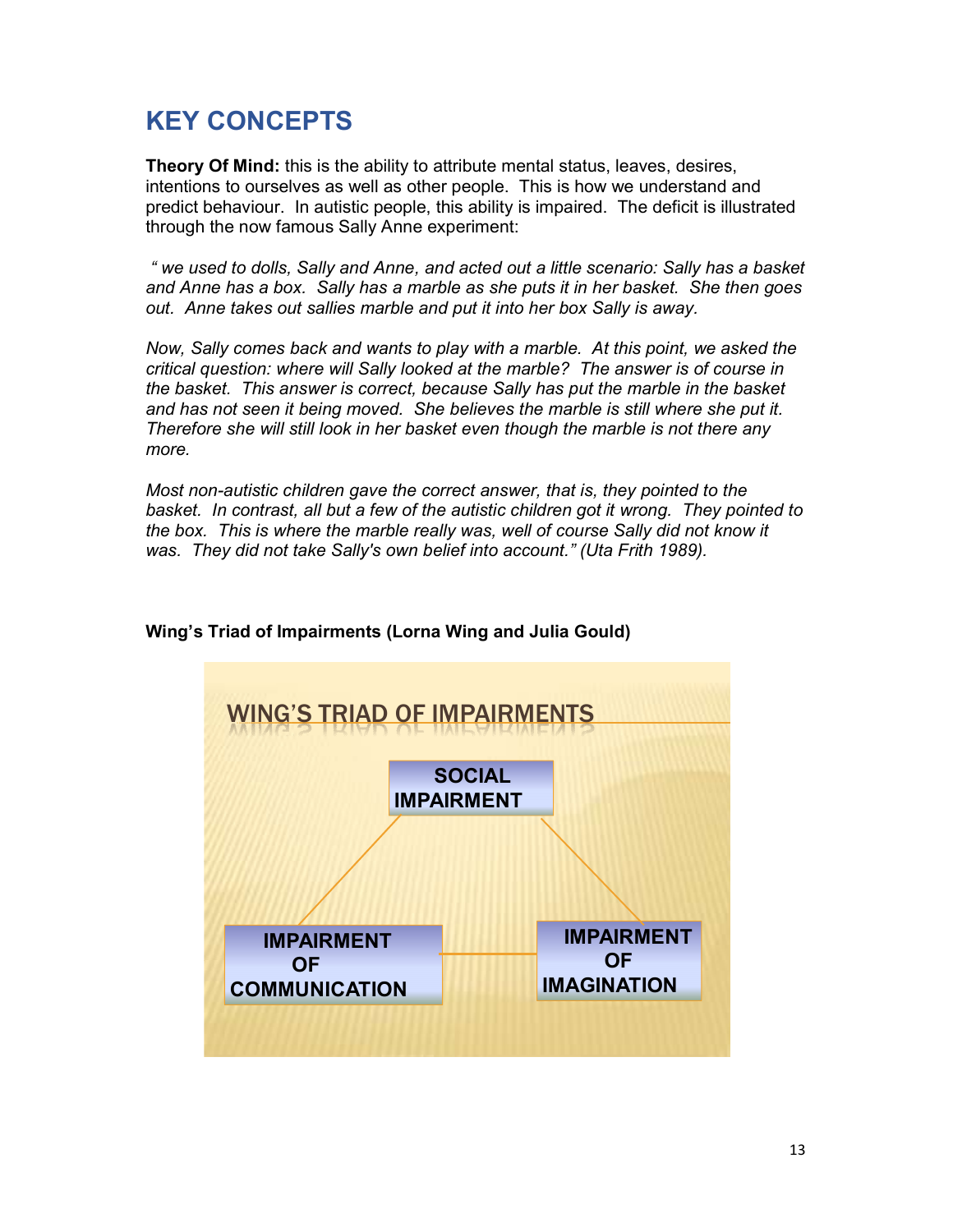#### Understanding



#### INTERVENTIONS

#### What is the SPELL framework?

This is a framework for understanding and responding to the needs of children and adults on the autism spectrum. The framework is also useful in identifying underlying issues; in reducing the disabling effects of the condition; and in providing a cornerstone for communication. It also forms the basis of all autism specific staff training and an ethical basis for intervention. The acronym for this framework is SPELL. SPELL stands for Structure, Positive (approaches and expectations), Empathy, Low arousal, Links.

#### **SPELL**

The SPELL framework recognises the individual and unique needs of each child and adult and emphasises that planning and intervention be organised on this basis. A number of interlinking themes are known to be of benefit to children and adults on the autism spectrum and that by building on strengths and reducing the disabling effects of the condition progress can be made in personal growth and development, the promotion of opportunity and as full a life as possible. They are: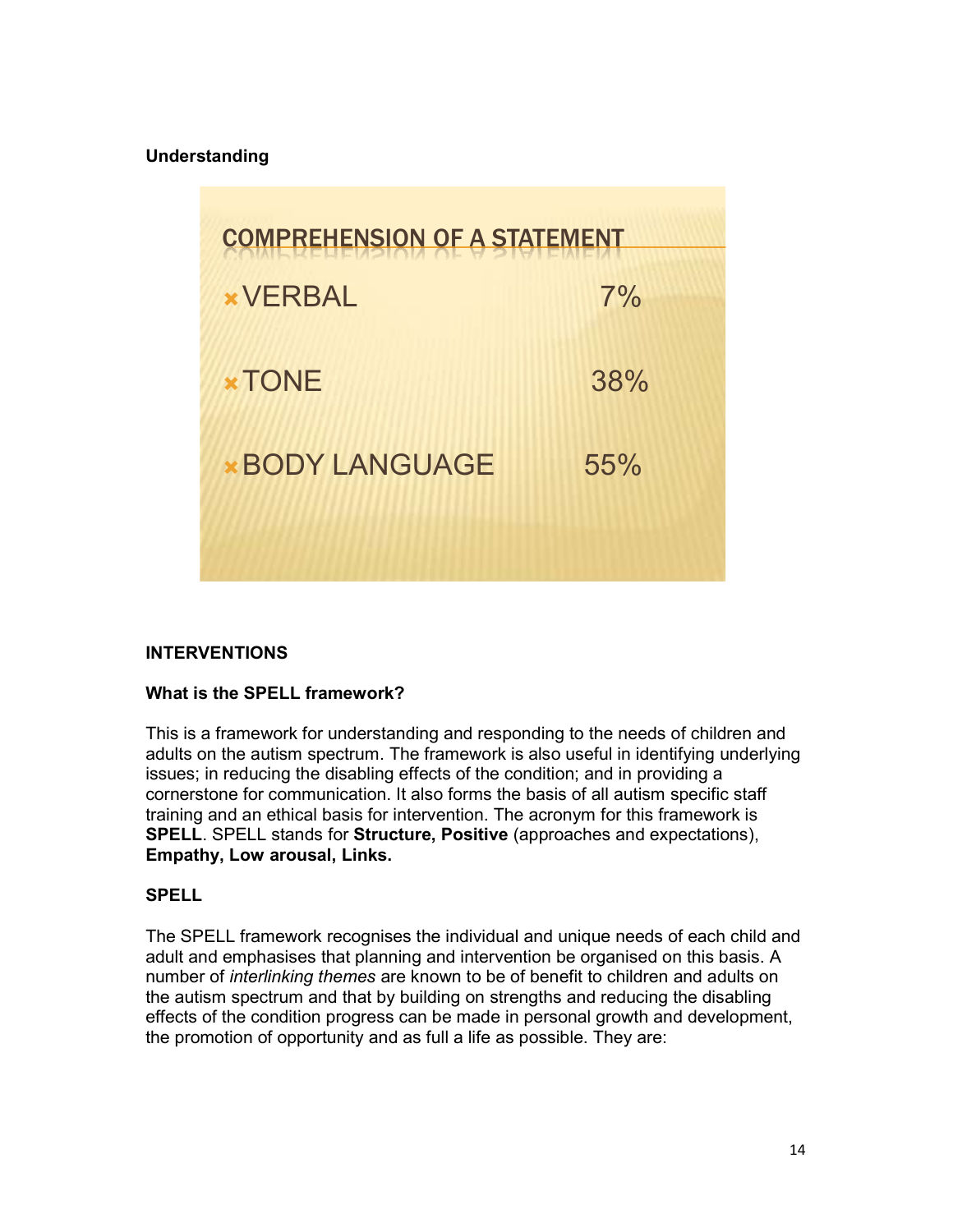#### **Structure**

The importance of structure has long been recognised. It makes the world a more predictable, accessible and safer place. Structure can aid personal autonomy and independence by reducing dependence (eg prompting) on others. The environment and processes are modified to ensure each individual knows what is going to happen and what is expected of them. This can also aid the development of flexibility by reducing dependence on rigid routines. Structure plays to the strengths of a sense of order and preference for visual organisation commonly associated with the autism spectrum.

#### Positive (approaches and expectations)

It is important that a programme of sensitive but persistent intervention is in place to engage the individual child or adult, minimise regression and discover and develop potential. In this respect it is important that expectations are high but realistic and based on careful assessment. This will include the strengths and individual needs of the person, their level of functioning and an assessment of the support they will need. Try to establish and reinforce self-confidence and self esteem by building on natural strengths, interest and abilities.

It is vital that assessments are made from as wide a perspective as possible and that assumptions are made on the basis of painstaking assessment and not superficial enquiry. These should include a view of the barriers in accessing opportunity. For example, many people on the autism spectrum may have difficulty with oral communication, leading to an underestimation of their ability and potential. Conversely some may have a good grasp of speech but this may mask a more serious level of disability.

Additionally, many people with autism may avoid new or potentially aversive experiences but through the medium of structure and **positive**, sensitive, supportive rehearsal can reduce their level of anxiety, learn to tolerate and accept such experiences and develop new horizons and skills.

# Empathy

It is essential to see the world from the standpoint of the child or adult with on the autism spectrum. This is a key ingredient in the craft of working with children and adults with autism. Begin from the position or perspective of the individual and gather insights about how they see and experience their world, knowing what it is that motivates or interests them but importantly what may also frighten, preoccupy or otherwise distress them.

To make every effort to understand, respect and relate to the experience of the person with autism will underpin our attempts to develop communication and reduce anxiety. In this, the quality of the relationship between the person and supporter is of vital importance.

Effective supporters will be endowed with the personal attributes of calmness,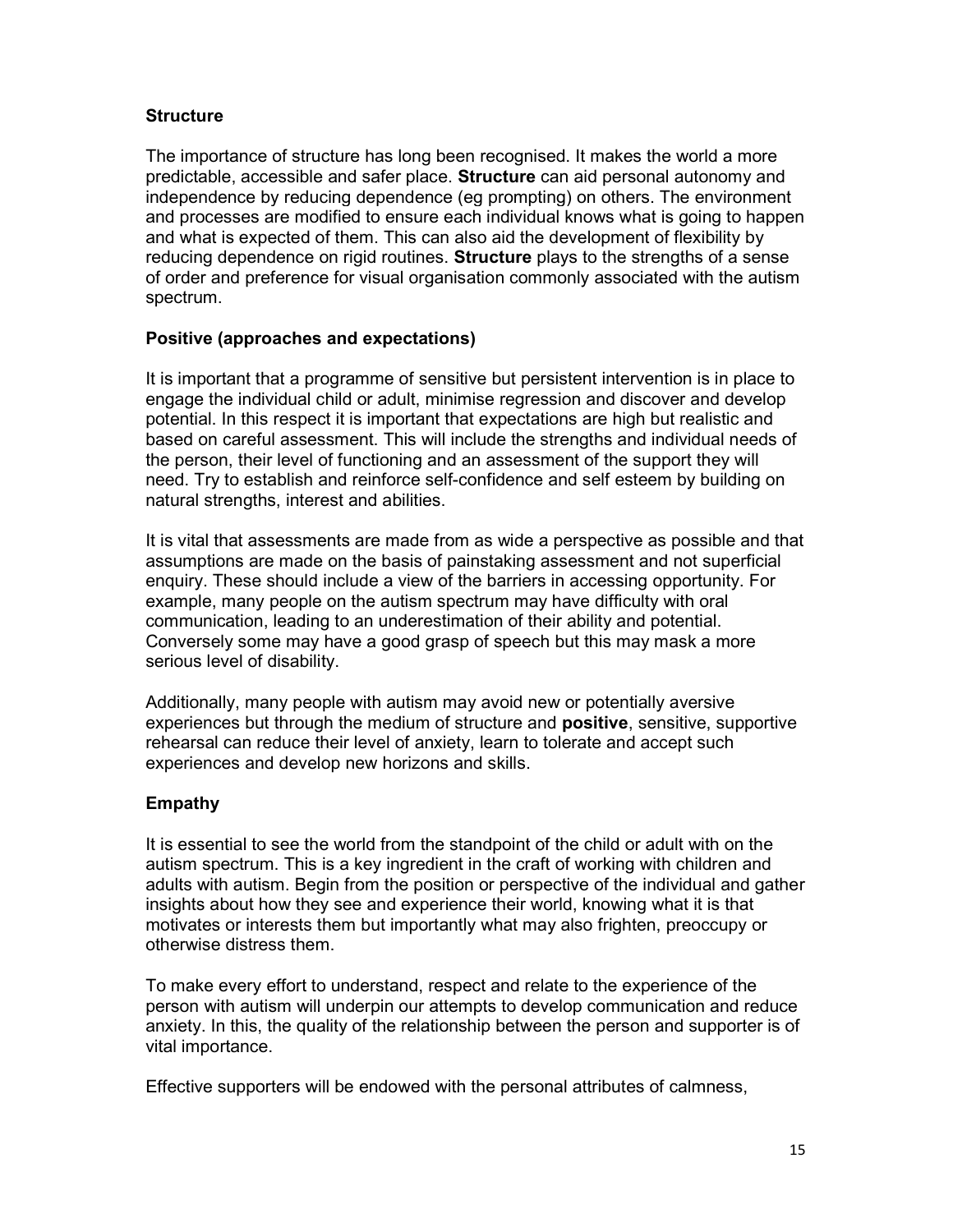predictability and good humour, empathy and an analytical disposition.

#### Low arousal

The approaches and environment need to be calm and ordered in such a way so as to reduce anxiety and aid concentration. There should be as few distractions as possible. Some individuals may require additional time to process information, especially if this is auditory. They have additional sensory processing difficulties; they may need extra time to process information or we will need to pay attention to potentially aversive or distracting stimuli, for example noise levels, colour schemes, odours, lighting and clutter. Information is given with clarity in the medium best suited to the individual with care taken not to overload or bombard.

Some individuals may be under responsive to sensory experiences and actually seek additional sensory sensations. Again this is best achieved with an approach where the input can be regulated.

Low arousal should not be confused with no arousal. It is of course desirable that individuals are exposed to a wide range of experiences but that this is done in a planned and sensitive way. It is recognised that for the most part the individual may benefit most in a setting where sensory and other stimulation can be reduced or controlled. Additionally, supplementary relaxation and arousal reduction therapies, Snoezelen, music and massage, sensory diet, etc may be helpful in promoting calm and general well-being and in reducing anxiety.

#### Links

Strong links between the various components of the persons life or therapeutic programme will promote and sustain essential consistency.

Open links and communication between people (eg parents and teachers) will provide a holistic approach and reduce the possibility of unhelpful misunderstanding or confusion or the adoption of fragmented, piecemeal approaches.

The people with autism, their parents or advocates are very much seen as partners in the therapeutic process. Links with the mainstream, through curriculum and other experiences, enable the individual to participate in a meaningful way in the life of the wider community.

The SPELL framework can be applied across the autism spectrum, including Asperger syndrome. It provides a context for and is complementary to other approaches, notably TEACCH (Treatment and Education of Autistic and related Communication Handicapped CHildren).

The principles and concepts guiding the TEACCH system have been summarised as: